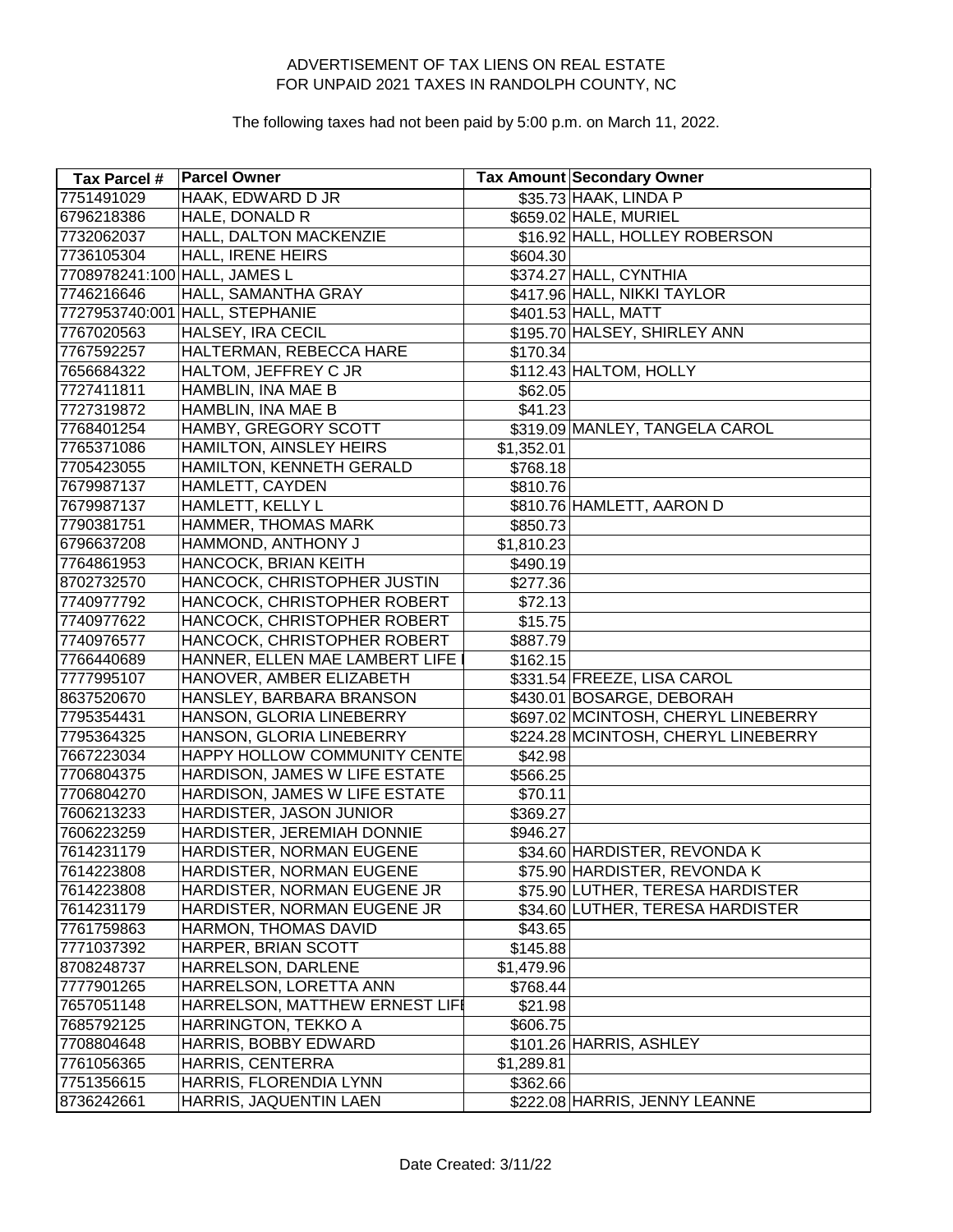| Tax Parcel # | <b>Parcel Owner</b>            |            | Tax Amount Secondary Owner     |
|--------------|--------------------------------|------------|--------------------------------|
| 7666194646   | HARRIS, JARED C                | \$247.68   |                                |
| 7765167809   | HARRIS, KIMBERLY JO            | \$1,319.09 |                                |
| 7730355836   | <b>HARRIS, MARK CURTIS</b>     | \$943.32   |                                |
| 8712082061   | HARRIS, PATTYE                 | \$371.35   |                                |
| 6697248081   | HARRIS, RUTH F                 | \$394.52   |                                |
| 7776970868   | HARRIS, THAD B                 | \$29.30    |                                |
| 7776972644   | HARRIS, THAD B                 | \$241.06   |                                |
| 7776876628   | HARRIS, THAD B                 | \$233.28   |                                |
| 7717190150   | HARRIS, THOMAS A               | \$157.16   |                                |
| 7770819500   | HARRIS, THOMAS DEAN            | \$248.03   |                                |
| 7761233663   | HARRISON, ANN PAIGE            | \$314.82   |                                |
| 7751444756   | <b>HARRISON, MARCUS N</b>      |            | \$823.40 HARRISON, MICHAEL D   |
| 7787580155   | HARVELL, EVA LEAN HEIRS        | \$348.73   |                                |
| 7762389091   | HASLAM, JAMES THOMAS           |            | \$940.23 HASLAM, STACY LEE     |
| 7754692343   | <b>HATCHET, HOMER</b>          | \$13.51    |                                |
| 7746216426   | HATFIELD, PAULINE K HEIRS      | \$287.48   |                                |
| 7658061981   | HAWKINS, TARA WYNNE            | \$452.63   |                                |
| 7755414278   | HAYES, BRYAN WALTER            | \$34.17    |                                |
| 8616164680   | HAYES, REBECCA CAROL           | \$198.45   |                                |
| 7791655784   | HAYES, RONEY                   |            | \$131.84 HAYES, MARK           |
| 7791655784   | HAYES, TERRY                   | \$131.84   |                                |
| 7706674796   | HAYWORTH, DAVID S              | \$392.43   |                                |
| 7765893444   | HAZELETT, JOELLA               |            | \$1,718.34 GLEASON, DUSTIN     |
| 7712675436   | HAZELWOOD, CHRISTINA LUPO      |            | \$333.28 HAZELWOOD, RANDALL JR |
| 7659611465   | HEAD, FRANKLIN D HEIRS         |            | \$213.00 POPHAM, DORIS M       |
| 7659611465   | <b>HEAD, JAMES L HEIRS</b>     |            | \$213.00 HEAD, BOBBIE L        |
| 8726654093   | <b>HEADEN, CHARLES F</b>       | \$135.14   |                                |
| 8726651423   | HEADEN, DIANNE PATTERSON       | \$18.57    |                                |
| 8725290569   | HEADEN, KELLY ALISON           | \$70.80    |                                |
| 8725198650   | HEADEN, KELLY ALISON           | \$644.84   |                                |
| 7792107100   | HEADEN, LOREAL EYVONE          | \$127.83   |                                |
| 7781871044   | HEATH, STEPHEN FRANK           | \$903.52   |                                |
| 7798244291   | HEDGECOCK, BUDDY RAY LIFE ESTA | \$812.17   |                                |
| 6795063998   | HEDGECOCK, JAMES PERRY         |            | \$245.67 ALVAREZ, ANTHONY      |
| 6785973533   | HEDGEPETH, CHERI MOORE         |            | \$44.19 RAY, MOORE JERRY       |
| 6798901227   | <b>HEDRICK, DARRIUS N</b>      |            | \$51.32 HEDRICK, DARLENE S     |
| 6684476192   | HEDSPETH, KEVIN                | \$148.65   |                                |
| 7731054739   | <b>HEITZMANN, LOUIS M</b>      | \$1,209.43 |                                |
| 8736342104   | HELLENIC PROPERTY VENTURE LLC  | \$842.90   |                                |
| 7758876273   | HELMS, CHAZ BENNETT            | \$134.61   |                                |
| 7737307683   | HELMSTETLER, YVONNE LEE ESTATE | \$239.05   |                                |
| 7737307399   | HELMSTETLER, YVONNE LEE ESTATE | \$569.80   |                                |
| 7737577401   | <b>HELTON, JESSICA</b>         | \$386.33   |                                |
| 7750884368   | HENDERSON, BRANDON             | \$1,302.04 |                                |
| 7746204183   | HENDERSON, CLYDE E HEIRS       | \$1,018.20 |                                |
| 7732888116   | HENDERSON, PHILLIP BRYAN       |            | \$13.42 RUSH, TYLER            |
| 7724690919   | HENDERSON, RALPH S JR          |            | \$1,143.18 FLEMING, KATHRYN D  |
| 7745296868   | HENDERSON, RHONDA              | \$682.08   |                                |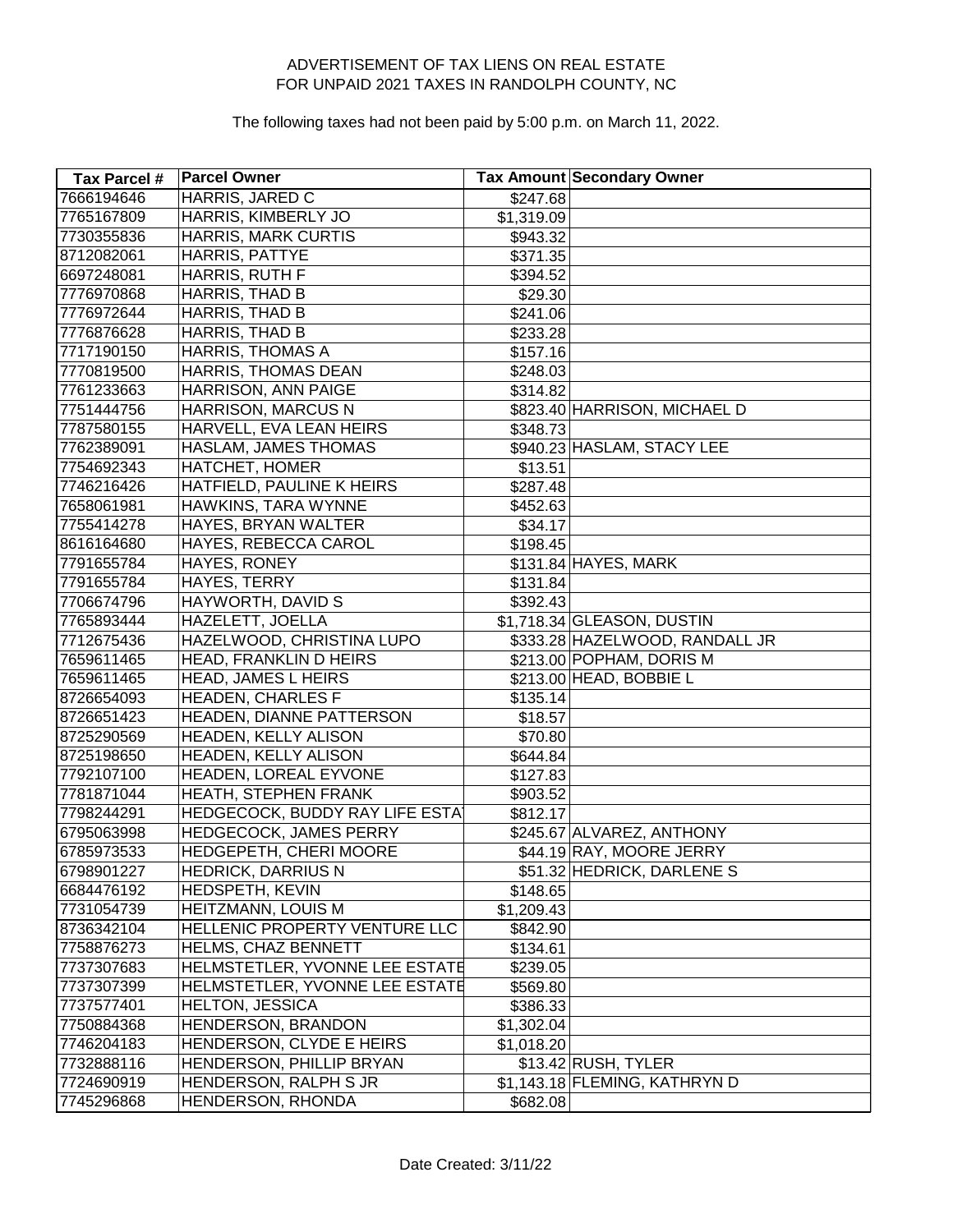| Tax Parcel #   | <b>Parcel Owner</b>                        |            | Tax Amount Secondary Owner        |
|----------------|--------------------------------------------|------------|-----------------------------------|
| 8713688936     | <b>HENRY, GENE R JR</b>                    |            | \$431.66 HENRY, DIANNA K          |
| 7646795222     | HENSON, AMBER COX                          |            | \$282.02 HENSON, JEREMY MICHAEL   |
| 7765697405     | HENSON, JEFFREY D                          |            | \$2,199.28 HENSON, SUE G          |
| 7761238838     | HENSON, NELLIE HEIRS                       | \$331.42   |                                   |
| 7668170871     | HERNANDEZ ALFONSO, MAURICIO                |            | \$535.14 GUTIERREZ RAMIREZ, MARIA |
| 7669108364     | HERNANDEZ BERRUM, PERLA                    | \$254.44   |                                   |
| 7678092409:801 | <b>HERNANDEZ, APRIL LYNN</b>               | \$258.89   |                                   |
| 7657842679     | HERNANDEZ, EDEN                            |            | \$516.21 HERNANDEZ, ADULA         |
| 7778608019     | HERNANDEZ, ELISA                           |            | \$251.99 RIVAS, LUCIANO AVILA     |
| 7777696922     | HERNANDEZ, ELISA                           |            | \$523.85 RIVAS, LUCIANO AVILA     |
| 7659802700     | HERNANDEZ, HERMILA BERRUM                  | \$243.54   |                                   |
| 7655957908     | HERNANDEZ, JESUS B                         |            | \$128.09 HERNANDEZ, EMILY A       |
| 7766458286     | <b>HERNANDEZ, MANUEL R</b>                 | \$114.36   |                                   |
|                | 7766458286:001 HERNANDEZ, MANUEL RODRIGUEZ | \$412.96   |                                   |
| 7658796697     | HERNANDEZ, MARIO D                         |            | \$554.61 HERNANDEZ, MARILUR       |
| 8733462035     | HERNANDEZ, NORMA I                         |            | \$113.90 REYNA, JESUS             |
| 8704831288     | HERNANDEZ, RICHARD S                       |            | \$339.92 HERNANDEZ, BERNADINE F   |
| 7765949773     | HERNDON, BRYAN SCOTT                       |            | \$400.56 HERNDON, KATHY MAE       |
| 7787071965     | HERNDON, DAVID COY                         |            | \$411.34 HERNDON, LISA LYNN       |
| 8736738627     | HERNDON, DONALD                            | \$695.20   |                                   |
| 7727065854     | HERRING, DAVID L                           | \$1,439.28 |                                   |
| 7777970497     | HESTER, TERRY MICHAEL                      | \$283.35   |                                   |
| 7726302252     | HIATT, ELIZABETH D                         | \$326.18   |                                   |
| 6796684275     | HIATT, MARY S                              | \$648.78   |                                   |
| 7657824315     | HIATT, WILLARD A                           |            | \$1,239.86 HIATT, TERESA B        |
| 7785075982     | HICKERSON, CHARLES LUTHER                  | \$2,384.50 |                                   |
| 7726899928     | <b>HICKS, ERIC SCOTT</b>                   | \$321.03   |                                   |
| 7706760482     | <b>HICKS, GREGORY W</b>                    | \$174.51   |                                   |
| 6795173238     | <b>HICKS, GREGORY W</b>                    | \$151.09   |                                   |
| 6795061688     | <b>HICKS, GREGORY W</b>                    | \$149.13   |                                   |
| 8627711671     | HICKS, MICHAEL C                           | \$1,115.20 |                                   |
| 7761112093     | <b>HICKS, PORTIA YORK</b>                  | \$1,490.94 |                                   |
| 6782774605     | HICKS, RODNEY HAROLD                       | \$197.51   |                                   |
| 7777876085     | <b>HICKS, THERESE M</b>                    | \$187.27   |                                   |
| 7726995732     | HICKS, TIMOTHY J                           |            | \$187.43 PARHAM, WILLIAM E        |
|                | 7777876085:001 HICKS, WILLIAM C            |            | \$124.09 HICKS, THERESE M         |
| 7765017811     | HIGHFILL, KATHY E                          | \$1,553.40 |                                   |
| 7767298306     | HIGHFILL, ROGER L                          |            | \$582.43 HIGHFILL, KATHY          |
| 7765018986     | HIGHFILL, ROGER L                          |            | \$1,727.76 HIGHFILL, KATHY        |
| 7765028097     | HIGHFILL, ROGER L                          |            | \$1,705.53 HIGHFILL, KATHY        |
| 7765094375     | HIGHFILL, ROGER L                          |            | \$397.49 HIGHFILL, KATHY          |
| 7767787642     | HIGHFILL, ROGER L                          |            | \$309.85 HIGHFILL, KATHY          |
| 7765017721     | HIGHFILL, ROGER L                          |            | \$1,700.56 HIGHFILL, KATHY        |
| 7765037952     | <b>HIGHFILL, ROGER L</b>                   |            | \$1,604.37 HIGHFILL, KATHY        |
| 7768708605     | HIGHFILL, ROGER L                          |            | \$1,940.56 HIGHFILL, KATHY        |
| 7767798094     | HIGHFILL, ROGER L                          |            | \$156.48 HIGHFILL, KATHY          |
| 7765143907     | HIGHFILL, ROGER L                          |            | \$660.93 HIGHFILL, KATHY          |
| 7767873912     | HIGHFILL, ROGER L                          |            | \$228.36 HIGHFILL, KATHY          |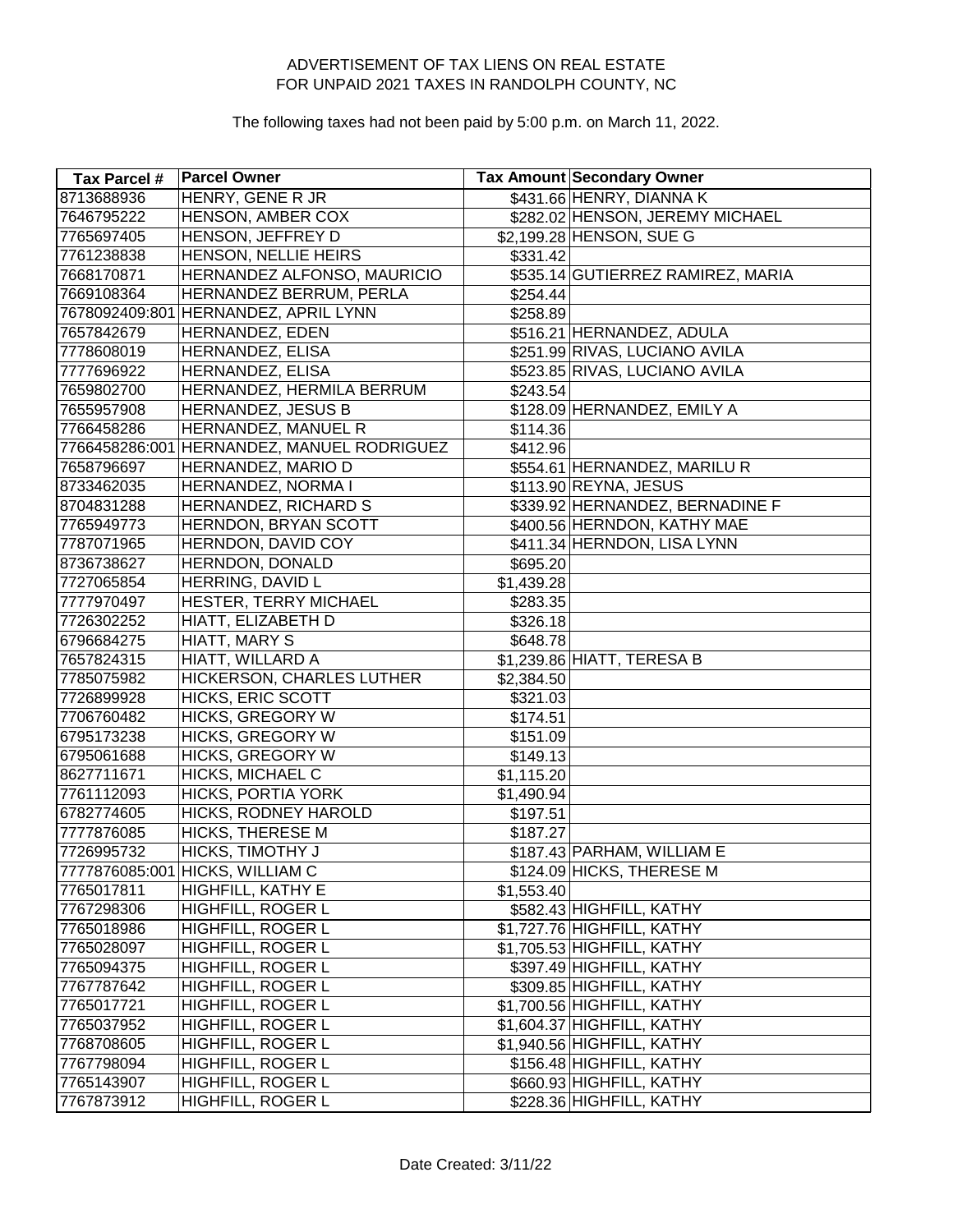| Tax Parcel # | <b>Parcel Owner</b>           |            | <b>Tax Amount Secondary Owner</b>     |
|--------------|-------------------------------|------------|---------------------------------------|
| 7765035967   | <b>HIGHFILL, ROGER L</b>      |            | \$504.23 HIGHFILL, KATHY              |
| 7765035887   | HIGHFILL, ROGER L             |            | \$528.94 HIGHFILL, KATHY              |
| 7765047041   | HIGHFILL, ROGER L             |            | \$1,245.25 HIGHFILL, KATHY            |
| 7765154058   | HIGHFILL, ROGER L             | \$1,362.34 |                                       |
| 7767894135   | HIGHFILL, ROGER L             |            | \$1,856.87 HIGHFILL, KATHY            |
| 7765137567   | HIGHFILL, ROGER L             | \$2,191.04 |                                       |
| 7757651847   | HIGHFILL, ROGER L             |            | \$599.45 HIGHFILL, KATHY              |
| 7757965009   | HIGHFILL, ROGER LEE           |            | \$618.64 HIGHFILL, KATHY E            |
| 8713124839   | HILL, AUDREY P                | \$22.60    |                                       |
| 7726750097   | HILL, DONALD E                |            | \$242.84 HILL, LISA K                 |
| 7765236356   | HILL, ERIC                    |            | \$245.04 HILL, ANITA                  |
| 7761355409   | HILL, FRANCES SHEIRS          | \$120.18   |                                       |
| 7614126093   | HILL, GILBERT LEE JR          | \$30.40    |                                       |
| 7614223368   | <b>HILL, GILBERT LEE JR</b>   | \$334.69   |                                       |
| 7767203258   | HILL, HERTHEY                 | \$108.53   |                                       |
| 7761148026   | HILL, HOWARD                  | \$27.39    |                                       |
| 7703453009   | HILL, JEFFREY                 |            | \$106.38 HILL, BRITTANY               |
| 7721174123   | HILL, JEFFREY L               | \$156.65   |                                       |
| 7712472305   | HILL, JOHNNY F                |            | \$482.03 HILL, LINDA L                |
| 7614345287   | HILL, JOHNNY F                |            | \$1,213.77 HILL, LINDA L              |
| 7744983315   | HILL, JUNIE H                 |            | \$21.53 HILL, BLANCHE G               |
| 7774340084   | HILL, LISA CULLER             | \$75.15    |                                       |
| 7767394871   | HILL, MARTHA W HEIRS          | \$407.78   |                                       |
| 7753771083   | HILL, SHELBY I                | \$592.02   |                                       |
| 7753771023   | HILL, SHELBY I                | \$19.64    |                                       |
| 7780210861   | HILL, TAMMY A                 | \$171.07   |                                       |
| 7708899218   | HILL, TERRI RENE              | \$1,104.83 |                                       |
| 7706801046   | HILLIARD, CHARLES ERNEST      |            | \$247.05 HILLIARD, HAROLD DEAN        |
| 7706801046   | HILLIARD, JERRY ANTHONY       | \$247.05   |                                       |
| 7751816945   | HINKLE, PATSY M               | \$964.54   |                                       |
| 7731948281   | HINSHAW, JODY LEE             |            | \$859.98 HINSHAW, MICHELLE L          |
| 7766419422   | HINSHAW, MARY ISABELLE HEIRS  | \$1,130.64 |                                       |
| 7755937194   | HINSHAW, MISTY LUCINDA        | \$1,497.76 |                                       |
| 7766408994   | HINSHAW, MISTY LUCINDA        | \$325.48   |                                       |
| 7774310956   | HINSHAW, SYBIL                | \$308.78   |                                       |
| 7625606780   | HINSON, ARLENE WILLIAMS       | \$218.30   |                                       |
| 7716921061   | HINSON, JERRY SHANE           |            | \$85.55 HINSON, MICHELLE              |
| 7716920133   | HINSON, JERRY SHANE           |            | \$891.44 HINSON, MICHELLE             |
| 7689422440   | HIRT, GORDON A SR             |            | \$599.21 HIRT, LOIS D                 |
| 8737338355   | HITT, DOUGLAS C               |            | \$282.54 HITT, TRACY                  |
| 7666293127   | HLILI, MELANIE                |            | \$1,279.38 HLILI, BADR                |
| 7708321041   | HO, VU THANH                  | \$346.96   |                                       |
| 7758226756   | <b>HOCKETT, ELWOOD S</b>      |            | \$12,533.08 HOCKETT, ELWOOD S TRUSTEE |
| 7758330754   | <b>HOCKETT, ELWOOD S</b>      | \$559.98   |                                       |
| 7744763307   | HODGE, BETTY YOW              | \$75.35    |                                       |
| 7744666201   | HODGE, BETTY YOW              | \$1,176.56 |                                       |
| 7744753832   | <b>HODGE, BETTY YOW</b>       | \$581.14]  |                                       |
| 6799202154   | HOFFMAN AND HOFFMAN PROPERTIL | \$368.77   |                                       |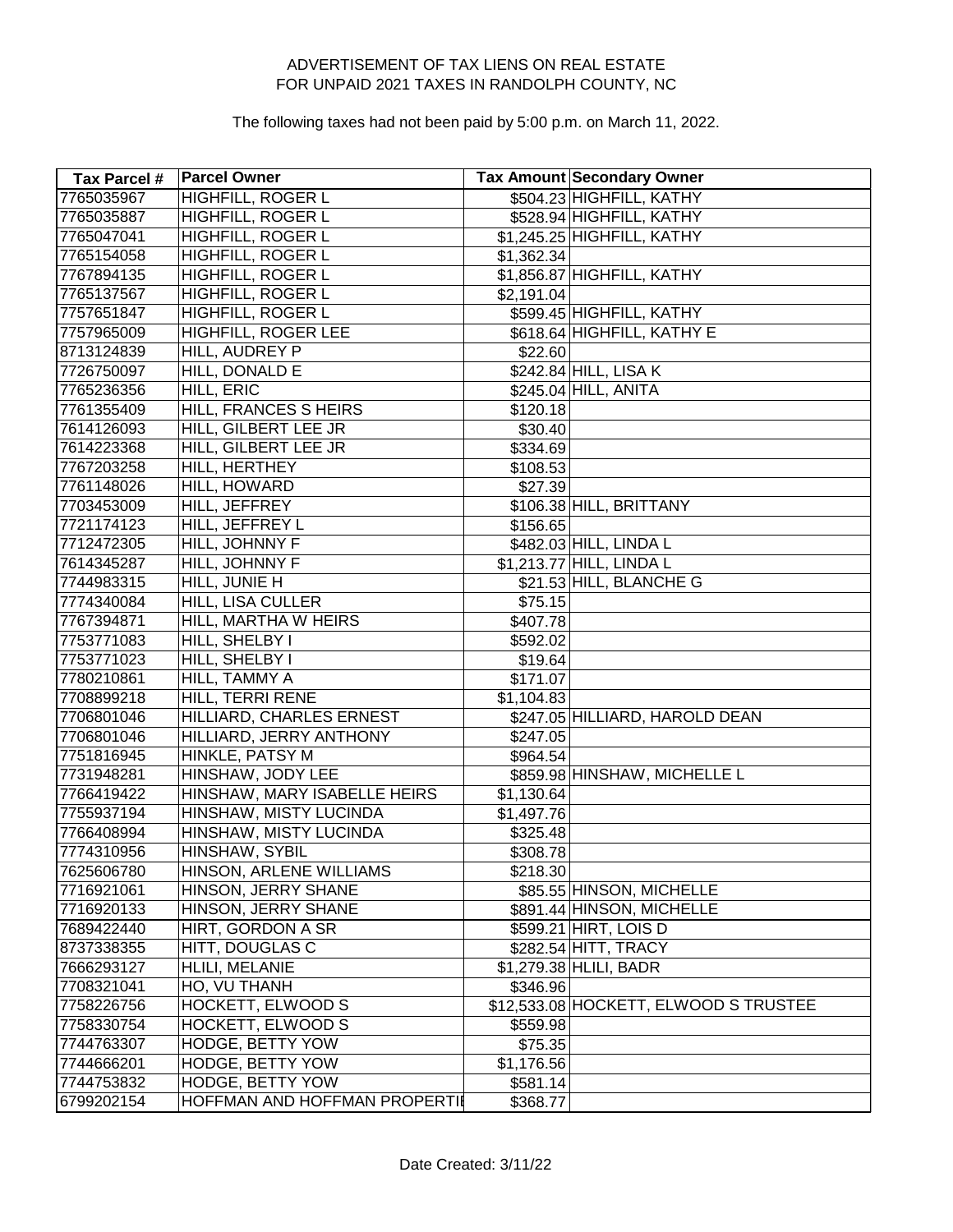| Tax Parcel # | <b>Parcel Owner</b>                  |                      | Tax Amount Secondary Owner        |
|--------------|--------------------------------------|----------------------|-----------------------------------|
| 6686741377   | <b>HOGAN, DONALD P</b>               | $\overline{$}113.68$ |                                   |
| 6686745382   | HOGAN, DONALD P                      | \$164.24             |                                   |
| 7783862402   | HOGAN, TONYA F LIFE ESTATE           | \$1,183.03           |                                   |
| 7751770551   | HOLLAND, CHRISTOPHER E               |                      | \$83.04 HOLLAND, LAURA TROLLINGER |
| 7751772586   | HOLLAND, CHRISTOPHER E               |                      | \$100.93 HOLLAND, LAURA T         |
| 7751772677   | HOLLAND, CHRISTOPHER E               |                      | \$113.33 HOLLAND, LAURA T         |
| 8702544555   | HOLLAND, DAVID W                     |                      | \$3,296.06 HOLLAND, JANET T       |
| 7674596555   | HOLLENBECK, RICHARD LLOYD            | \$646.44             |                                   |
| 7717551634   | HOLLINGSWORTH, DAVID F JR            |                      | \$1,418.35 HOLLINGSWORTH, MARY T  |
| 7728377943   | HOLLINGSWORTH, JEANETTE HEIRS        | \$1,017.65           |                                   |
| 7708635635   | HOLMES, COY R HEIRS                  |                      | \$1,048.63 JOHNSON, MATTIE HEIRS  |
| 7708539556   | HOLMES, E G                          | \$46.57              |                                   |
| 6795463752   | HOLMES, GLENDA                       | \$754.02             |                                   |
| 7717296368   | <b>HOLT, ANNETTE HEIRS</b>           |                      | \$561.97 CRAFT, ALVIN             |
| 7717297274   | <b>HOLT, CARLTON M</b>               |                      | \$64.33 HOLT, ANNETTE HEIRS       |
| 8726984602   | HOLT, DEMETRESS M                    | \$692.87             |                                   |
| 8726984418   | <b>HOLT, DEMETRESS M</b>             | \$666.64             |                                   |
| 7793412450   | HOLT, JACKIE DARRELL JR              | \$295.55             |                                   |
| 8713601475   | HOLT, MARTIN ALAN                    | \$52.02              |                                   |
| 7765282066   | <b>HOOKD UP TOWING LLC</b>           | \$511.94             |                                   |
| 8726730932   | <b>HOOKER, GERTRUDE HEIRS</b>        | \$131.46             |                                   |
| 6796215416   | <b>HOOKER, JANICE H</b>              | \$176.86             |                                   |
| 6796214509   | HOOKER, JANICE H                     | \$475.03             |                                   |
| 7732481591   | HOOKER, RONNIE                       | \$669.28             |                                   |
| 7706132365   | HOOKER, RONNIE                       | \$397.46             |                                   |
| 7646911795   | HOOLAPA, KAREN L                     | \$148.13             |                                   |
| 7605387905   | HOOPER, TIMOTHY DAVID                | \$134.02             |                                   |
| 7792388259   | <b>HOOVER, CHRISTIE L</b>            | \$1,055.75           |                                   |
| 7761047085   | <b>HOOVER, ROBERT HEIRS</b>          | \$1,003.93           |                                   |
| 8618995695   | <b>HOPKINS, JERRY W</b>              |                      | \$360.13 HOPKINS, ANGELA M        |
| 7707649223   | HORNE, MICHAEL R                     |                      | \$321.58 HORNE, HOLLY T           |
| 8736156684   | HORNER, RICKY DEAN HEIRS             | \$1,105.86           |                                   |
| 7761663746   | HOSKINS, RUTHIE S HEIRS              | \$154.99             |                                   |
| 7763585021   | HOUSAND, BILLY B                     |                      | \$45.42 HOUSAND, LAVONDA C        |
| 6799304206   | HOUSAND, JOSEPH LEVERN HEIRS         | \$104.51             |                                   |
| 8736057951   | HOUSE OF SCALES OF LIBERTY LLC       | \$519.77             |                                   |
| 7718196869   | <b>HOUSERAT HOLDINGS INC</b>         | \$4,626.15           |                                   |
|              | 7773875683:001 HOUSTON, ALVIN DEWITT | \$265.88             |                                   |
| 8727423612   | <b>HOUSTON, MARY E</b>               | \$350.03             |                                   |
| 7777693432   | HOWARD, REJEANNA J                   | \$256.13             |                                   |
| 7718672177   | HOWELL, BEATRICE ONETA               | \$291.48             |                                   |
| 7718674254   | HOWELL, BEATRICE ONETA               |                      | \$274.80 GRIFFITH, REBEKAH        |
| 7703744511   | HOWELL, MELISSA DIANE                | \$161.33             |                                   |
| 7708090024   | HRJR PROPERTIES LLC                  | \$1,133.09           |                                   |
| 7697615371   | HUBBARD, MARY D                      |                      | \$326.40 HUBBARD, JOEL E          |
| 8727423347   | HUCKS, KEVIN MARK                    |                      | \$1,204.89 HUCKS, ANN MARIE       |
| 7755948294   | HUDSON, LINDA                        | \$227.69             |                                   |
| 7762573909   | HUDSON, RONALD M                     |                      | \$855.47 HUDSON, LINDA            |